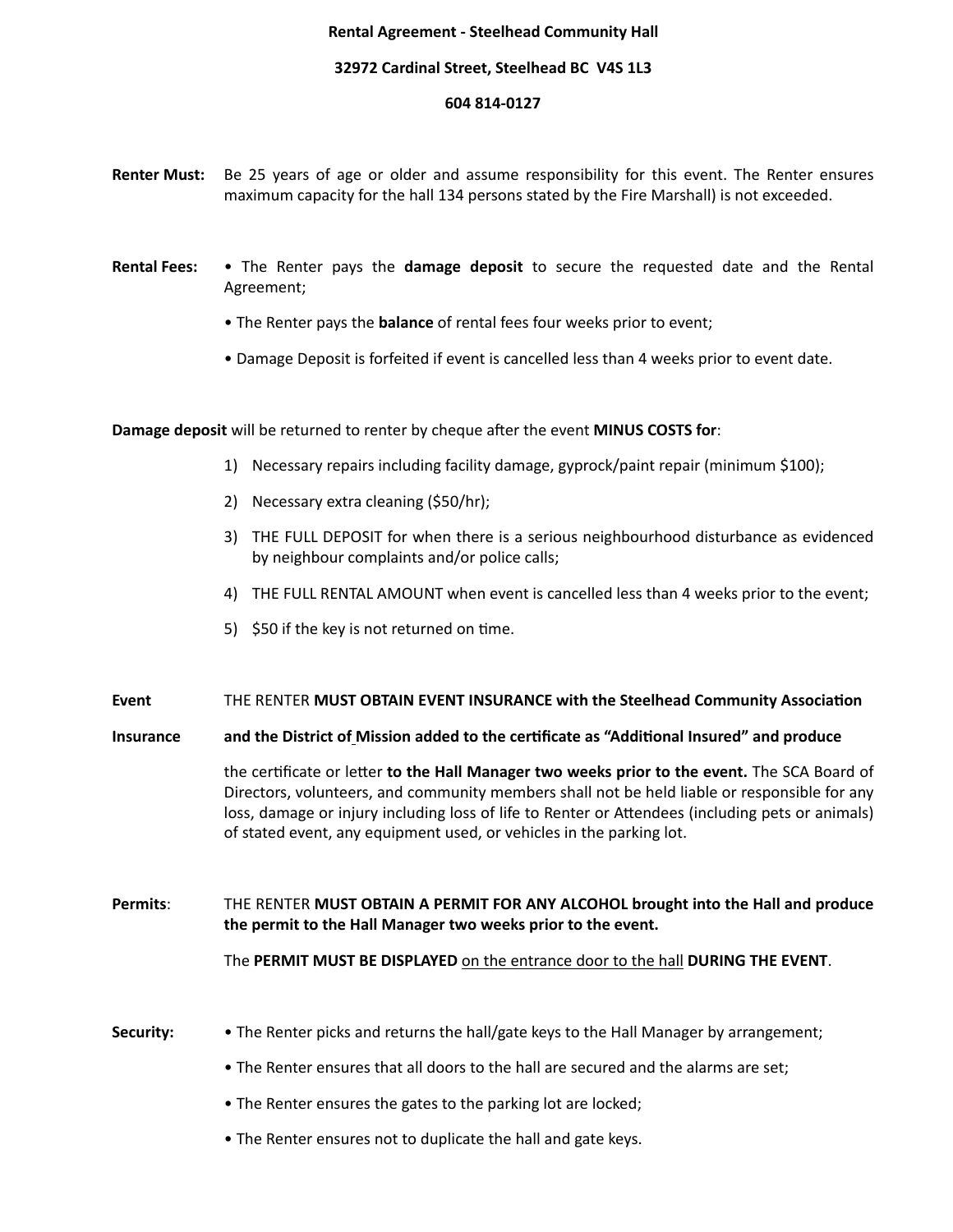**Conditions:** 1) Smoking is prohibited in the Hall and is **only** allowed at the fire pit by the parking lot.

- 2) Decorations are to be attached to wood only with masking tape  $-$  no pins or staples.
- 3) Nothing is to be pinned, stapled or taped on drywall surfaces.
- 4) No confetti or metal table sprinkles are to be used anywhere.
- 5) All decorations must be removed prior to leaving the hall;
- 6) Indoor hall chairs must stay indoors: Chairs used outside are not to be used indoors;
- 7) No candles inside the hall; No candles outside when wildfire risk is moderate or higher.

**Good Neighbour** The Renter assumes responsibility for ensuring that:

- **Policy:** 1) Nothing is left in the Hall except by prior arrangement.
	- 2) Neighbours are not disturbed by loud music, loud cars.
	- 3) Music is stopped by 12 a.m.; Hall vacated by  $12:30$  a.m.;
	- 4) The event stays orderly so that neighbours do not have to call police. If police are called to your event the SCA reserves the right not to rent to you again.
- **Good Host** The Renter assumes responsibility for ensuring that:
- **Policy:** 1) Attendees to the event are aware that we are out of the cellular service area.
	- 2) Attendees are encouraged to arrange for a safe ride home *IN ADVANCE* of the event.
	- 3) Attendees are aware of our remote location and mountain road conditions.
	- 4) Attendees are aware that the **closest store is a 30-minute round-trip drive**.

Page 1 - SCA Hall Rental Agreement

Page 2 - SCA Hall Rental Agreement

| Date of Event<br><u> 1989 - Johann John Stone, mars eta bat eta bat eta bat eta bat eta bat eta bat eta bat eta bat eta bat eta b</u> |  |
|---------------------------------------------------------------------------------------------------------------------------------------|--|
|                                                                                                                                       |  |
|                                                                                                                                       |  |
| Address<br><u> 1980 - Johann John Harry, mars ar breithinn ar breithinn ar breithinn ar breithinn ar breithinn ar breithin</u>        |  |
|                                                                                                                                       |  |